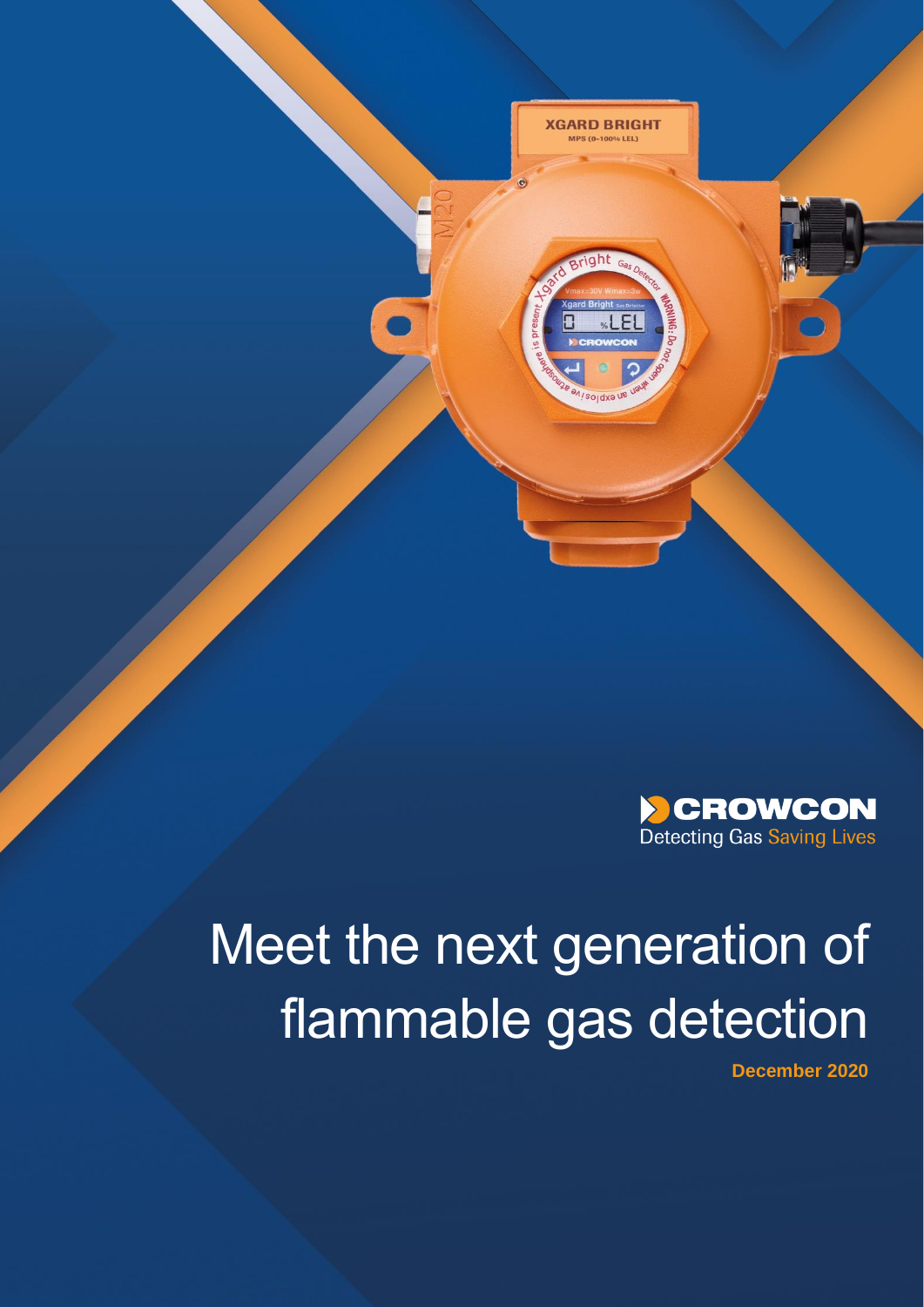

## **Introduction**

Crowcon has introduced the first molecular property spectrometer™ (MPS™) flammable gas sensor for a fixed gas detector. Crowcon's XGard Bright with Nevada Nanotech MPS sensor provides advanced technology that removes the need to calibrate and provides a 'True LEL' for reading for fifteen flammable gases but can detect all flammable gases in a multi-species environment, resulting in lower ongoing maintenance costs and reduced interaction with the unit. This reduces risk to personnel, and avoids costly downtime. The MPS sensor is also immune to sensor poisoning.

**The MPS™ sensor delivers key features which provide real world tangible benefits to operator and site operations:**

#### **No calibration**

When implementing a fixed head detector it is common practice to service on a recommended schedule defined by manufacturer. This entails ongoing regular costs as well potentially disrupting production or process in order service or even gain access to detector or multiple detectors. There may also be a risk to personnel when detectors are mounted in particularly hazardous environments.

*The Xgard Bright with MPS*™ *sensor technology does not require calibration. This in turn reduces the interaction with the detector resulting in a lower total cost of ownership over the sensor life cycle and reduced risk to personnel and production output to complete regular maintenance.* 

#### **Multi species gas - 'True LEL'**™

Many industries and applications use or have as a by product multiple gases within the same environment. This can be challenging for traditional sensor technology which can detect only a single gas that they were calibrated for and can result in inaccurate reading and even false alarms which can halt process or production.

The challenges faced in multi gas species environments can be frustrating and counterproductive. The MPS™ sensor can accurately detect multiple gases at once and instantly identify gas type. The MPS™ sensor has a on board environmental compensation and does not require a correctional factor. Inaccurate readings and false alarms are a thing of the past.

#### **No sensor poisoning**

In certain environments traditional sensor types can be under risk of poisoning. Detectors in environments where poisons or inhibitors may be encountered, regular and frequent testing is the only way to ensure that performance is not being degraded.

Sensor failure due to poisoning can be a frustrating and costly experience. The technology in the MPS™ sensor is not affected by contaminates in the environment. Processes that have contaminates now have access to a solution that operates reliably with fail safe design to alert operator to offer a peace of mind for personnel and assets located in hazardous environment.

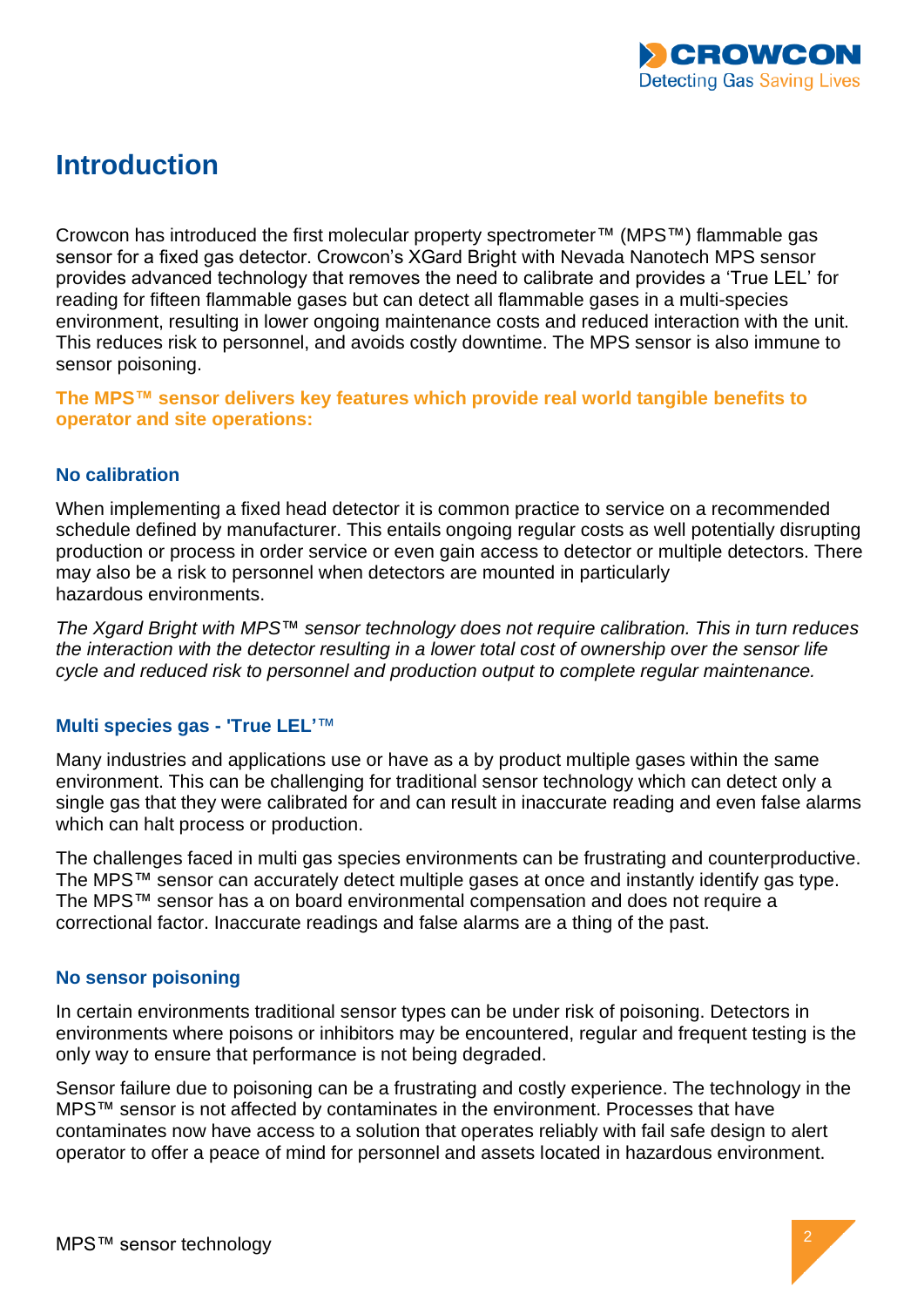

#### **Hydrogen (H2)**

The usage of Hydrogen in industrial processes is increasing as the focus to find a cleaner alternative to natural gas usage in this sector. Detection of Hydrogen is currently restricted to pellistor sensor technology due to Infra Red sensors inability to detect Hydrogen. When faced with challenges highlighted above in poisoning or false alarms, the current solution can leave operator with costly and regular servicing as well false alarm challenges.

The MPS™ sensor provides a far better solution for Hydrogen detection. The challenges faced with traditional sensor technology are completely removed. A long life hydrogen sensor that does not require calibration throughout the life cycle of the sensor, without the risk of poisoning or false alarms can significantly save on total cost of ownership and reduces interaction with unit resulting in peace of mind and reduced risk for operators leveraging MPS™ technology.

All of this is possible thanks to MPS™ technology, which is probably the biggest breakthrough in gas detection for several decades.

In this whitepaper we explore the capabilities of MPS™, and compare its performance with that of conventional sensor technologies, with a view to helping readers choose the best flammable gas detector for their environment.

### **What is MPS™ and why should I consider it?**

Molecular property spectrometer (MPS™) gas detection was developed at the University of Nevada and is currently the only gas detection technology able to detect multiple flammable gases, including hydrogen, simultaneously, very accurately and with a single sensor.

#### **MPS™ enhances accuracy, speed of detection – no correction factor needed**

Conventional flammable gas monitors use either infra-red (IR) or pellistor technology –however, hydrogen cannot be detected by IR and so until now, pellistor detectors have been the only option for fixed hydrogen detectors.

Most conventional systems require at least two pellistors to monitor multi-species environments, and with both IR and pellistor monitoring only the readings generated for the calibrated gases can be relied upon.

However, conventional detectors may read other gases incidentally, but these readings are frequently inaccurate. In some cases, this inaccuracy leads to false alarms that disrupt processes and may halt operations.

In contrast, the Xgard Bright with MPS™ sensor accurately detects and identifies several flammable gases at once. The MPS sensor has on-board environmental compensation capability, which means it does not need a compensation factor. Inaccurate readings and false alarms are therefore a thing of the past.

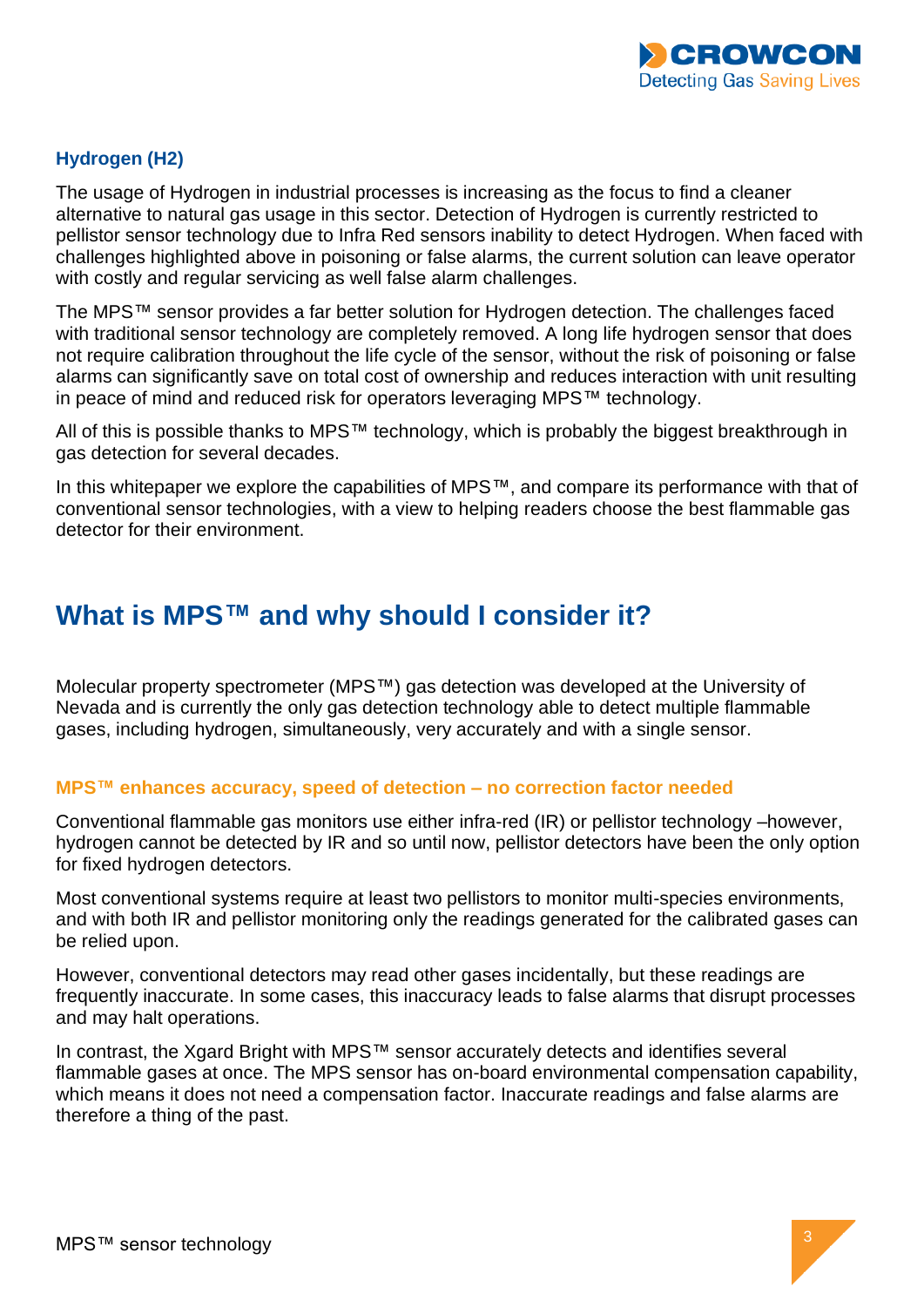

The MPS sensor in the Xgard Bright works quickly, simultaneously monitoring multiple gases with a single sensor and giving an accurate indication of the level of flammable gas(es) faster than IR or pellistor detectors generally can. The MPS sensor can report 0–100% LEL in up to 15 gases (further gas species being characterised) with great accuracy: a capability known as 'True LEL™' reading. In contrast, pellistors and IR typically detect just one gas with accuracy, that gas being the calibrated gas. Incidental readings of other gases can be highly misleading, as we have seen.

With Xgard Bright with MPS™, all readings for all flammable gases are True LEL and no correction factor is required.

The ability of the MPS™ sensor to quickly and accurately detect dangerous levels of gas permits a swift response, protecting workers and enhancing safety.

#### **True LEL™ is the gold standard in flammable gas detection**

The ability of the Xgard Bright's MPS™ sensor to read multiple flammable gases quickly and more accurately than conventional technologies is clearly a great advantage. Not only does it reduce the level of false alarms (which in turn reduces cost), it also provides prompt warning of real danger and thus allows a fast response with more chance of saving people and/or assets from harm.

Xgard Bright's MPS sensor technology is ideal for use in areas likely to generate multiple gas hazards because it does not need to be recalibrated to detect specific gases, and has no need for cross-calibration factors. This makes it much more straightforward to deploy than standard detectors (which only detect one, calibrated, gas accurately) and reduces the need for training and multiple device management.

#### **Xgard Bright with MPS™ does not need calibration and requires minimal maintenance, self-monitors and reports sensor problems automatically**

When fixed IR and/or pellistor systems are used to monitor flammable gas, it is normal for the manufacturer to recommend a maintenance schedule, which includes servicing, calibration and bump testing.

These measures are vital to ensure the continuous safe functioning of a gas monitor. If a sensor has degraded or become damaged – for example, through contamination or 'sensor poisoning' – it may not work properly, or at all. Regular testing and calibration is the only way to ensure ongoing safety.

However, all of these measures incur cost. At the very least they involve downtime or disruption; often items such as testing gas are also required. Maintenance can also be dangerous, for example when personnel must enter a dangerous environment to calibrate the gas monitor installed there.

The Xgard Bright's MPS™ sensor technology is poison- and drift-resistant; it does not require calibration during its life cycle (around 5 years), nor does it require bump testing. That means less downtime, less expense and less risk to the workforce. The company no longer has to pay for the labour involved in calibration, nor for calibration gas.

Most importantly, everybody knows that the MPS™ sensor is stable and accurate for years at a time – the Xgard Bright's MPS sensor has an extensive lifespan, generally beyond 5 years.

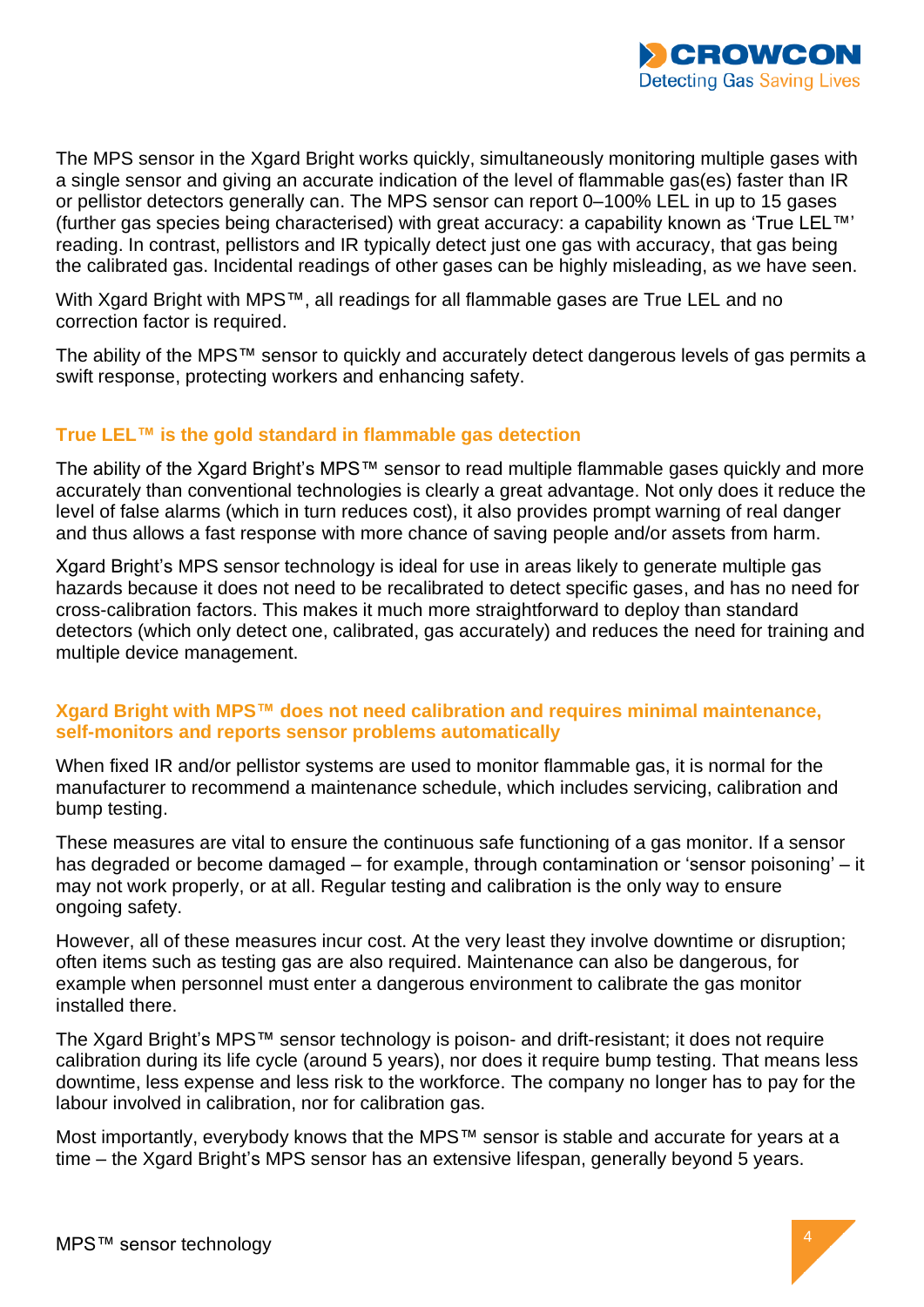

What is more, the MPS™ sensor is self-monitoring and self-testing, and it will automatically alert the user if a problem occurs.

#### **MPS™ copes with challenging environments, does not suffer sensor poisoning**

Some places are very challenging for pellistor and/or IR sensors. For example, extremes of temperature, pressure and humidity in settings such as offshore, industrial or desert environments can damage sensors and render them useless very quickly. In some settings, environmental toxins and contaminants can 'poison' sensors, severely compromising their performance.

The only way to prevent harm from such sensor poisoning is to enforce regular, frequent and thorough testing and to replace sensors whenever required. As we have seen, this can be both a costly and dangerous process.

The Xgard Bright with MPS™ sensor, however, is inherently immune to poisoning. It has inbuilt compensation for temperature, pressure and humidity and does not drift, decay or suffer poisoning.

Sensor failure due to poisoning can be a frustrating and costly experience, so this capability can generate substantial savings when the MPS™ sensor is deployed in harsh environments. The technology in the MPS™ sensor is not affected by environmental contaminants, so sensor poisoning can be consigned to history – it is now possible to detect multiple flammable gases, even in harsh environments, using just one sensor that does not require calibration and has an expected lifespan of at least 5 years.

#### **XGard Bright with MPS™ sensor: ideal for hydrogen monitoring**

Hydrogen is increasingly used in industrial processes as pressure grows for enterprises to replace natural gas with cleaner alternatives. However, hydrogen is not easy to detect: IR can't identify it, so until now the only option has been pellistor detection.

However, as we have seen, pellistor detectors – while accurate and useful in many environments – can prove costly in terms of servicing and false alarms, particularly in harsh conditions and wherever sensor poisoning is prevalent.

Now, there is an alternative for hydrogen detection. The use of MPS™ sensor technology removes the problems of poisoning and inaccurate readings, and any need to install multiple pellistors in multi-species settings.

The XGard Bright's MPS™ sensor is an optimal solution for the detection of hydrogen, even in challenging environments. It is a long-lived hydrogen sensor that does not require calibration during its life, cannot be poisoned and is so accurate that it dramatically reduces the risk of false alarms. This sensor also self-monitors and automatically reports any problems with its own operation, giving greater peace of mind as well as reduced cost of ownership. What is more, the accuracy and calibration-free nature of the unit greatly enhances workforce and plant safety.